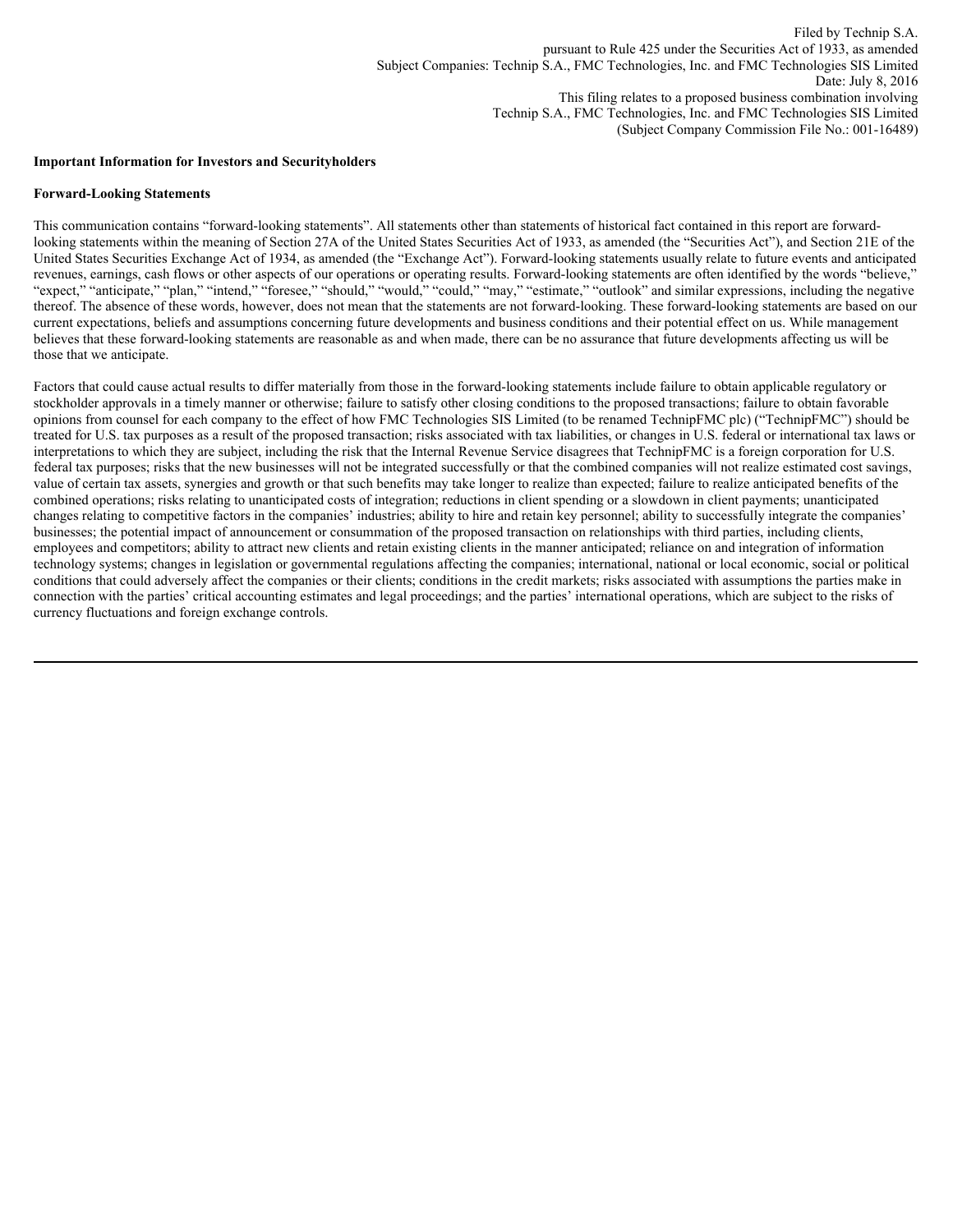All of our forward-looking statements involve risks and uncertainties (some of which are significant or beyond our control) and assumptions that could cause actual results to differ materially from our historical experience and our present expectations or projections. You should carefully consider the foregoing factors and the other risks and uncertainties that affect the parties' businesses, including those described in FMC Technologies' ("FMC Technologies") Annual Report on Form 10-K, Quarterly Reports on Form 10-Q, Current Reports on Form 8-K and other documents filed from time to time by FMC Technologies and TechnipFMC with the United States Securities and Exchange Commission (the "SEC") and those described in Technip S.A.'s ("Technip") annual reports, registration documents and other documents filed from time to time with the French financial markets regulator (*Autorité des Marchés Financiers* or the "AMF"). We wish to caution you not to place undue reliance on any forward-looking statements, which speak only as of the date hereof. We undertake no obligation to publicly update or revise any of our forward-looking statements after the date they are made, whether as a result of new information, future events or otherwise, except to the extent required by law.

# No Offer or Solicitation

This communication is not intended to and does not constitute an offer to sell or the solicitation of an offer to subscribe for or buy or an invitation to purchase or subscribe for any securities or the solicitation of any vote in any jurisdiction pursuant to the proposed transactions or otherwise, nor shall there be any sale, issuance or transfer of securities in any jurisdiction in contravention of applicable law. No offer of securities shall be made except by means of a prospectus meeting the requirements of Section 10 of the Securities Act and applicable European regulations. Subject to certain exceptions to be approved by the relevant regulators or certain facts to be ascertained, the public offer will not be made directly or indirectly, in or into any jurisdiction where to do so would constitute a violation of the laws of such jurisdiction, or by use of the mails or by any means or instrumentality (including without limitation, facsimile transmission, telephone and the internet) of interstate or foreign commerce, or any facility of a national securities exchange, of any such jurisdiction.

#### **Additional Information**

## Important Additional Information Will be Filed with the SEC

TechnipFMC will file with the SEC a registration statement on Form S-4, which will include the proxy statement of FMC Technologies that also constitutes a prospectus of TechnipFMC (the "proxy statement/prospectus"). **INVESTORS AND STOCKHOLDERS ARE URGED TO CAREFULLY READ THE PROXY STATEMENT/PROSPECTUS, AND OTHER RELEVANT DOCUMENTS TO BE FILED WITH THE SEC, IN THEIR ENTIRETY WHEN THEY BECOME AVAILABLE BECAUSE THEY WILL CONTAIN IMPORTANT INFORMATION ABOUT FMC TECHNOLOGIES, TECHNIP, TECHNIPFMC, THE PROPOSED TRANSACTIONS AND RELATED MATTERS**. Investors and stockholders will be able to obtain free copies of the proxy statement/prospectus and other documents filed with the SEC by the parties through the website maintained by the SEC at www.sec.gov. In addition, investors and stockholders will be able to obtain free copies of the proxy statement/prospectus and other documents filed with the SEC on FMC Technologies' website at www.fmctechnologies.com (for documents filed with the SEC by FMC Technologies) or on Technip's website at www.technip.com (for documents filed with the SEC by Technip).

### Important Additional Information Will be Made Available in an Information Document

Technip will prepare an information document to be made available in connection with the Technip meeting of stockholders called to approve the proposed transaction (the "Report"). **INVESTORS AND STOCKHOLDERS ARE URGED TO CAREFULLY READ THE INFORMATION DOCUMENT, AND OTHER RELEVANT DOCUMENTS TO BE PUBLISHED ON THE TECHNIP WEBSITE, IN THEIR ENTIRETY WHEN THEY BECOME AVAILABLE BECAUSE THEY WILL CONTAIN IMPORTANT INFORMATION ABOUT FMC TECHNOLOGIES, TECHNIP, TECHNIPFMC, THE PROPOSED TRANSACTIONS AND RELATED MATTERS.** Investors and stockholders will be able to obtain free copies of the information document from Technip on its website at www.technip.com.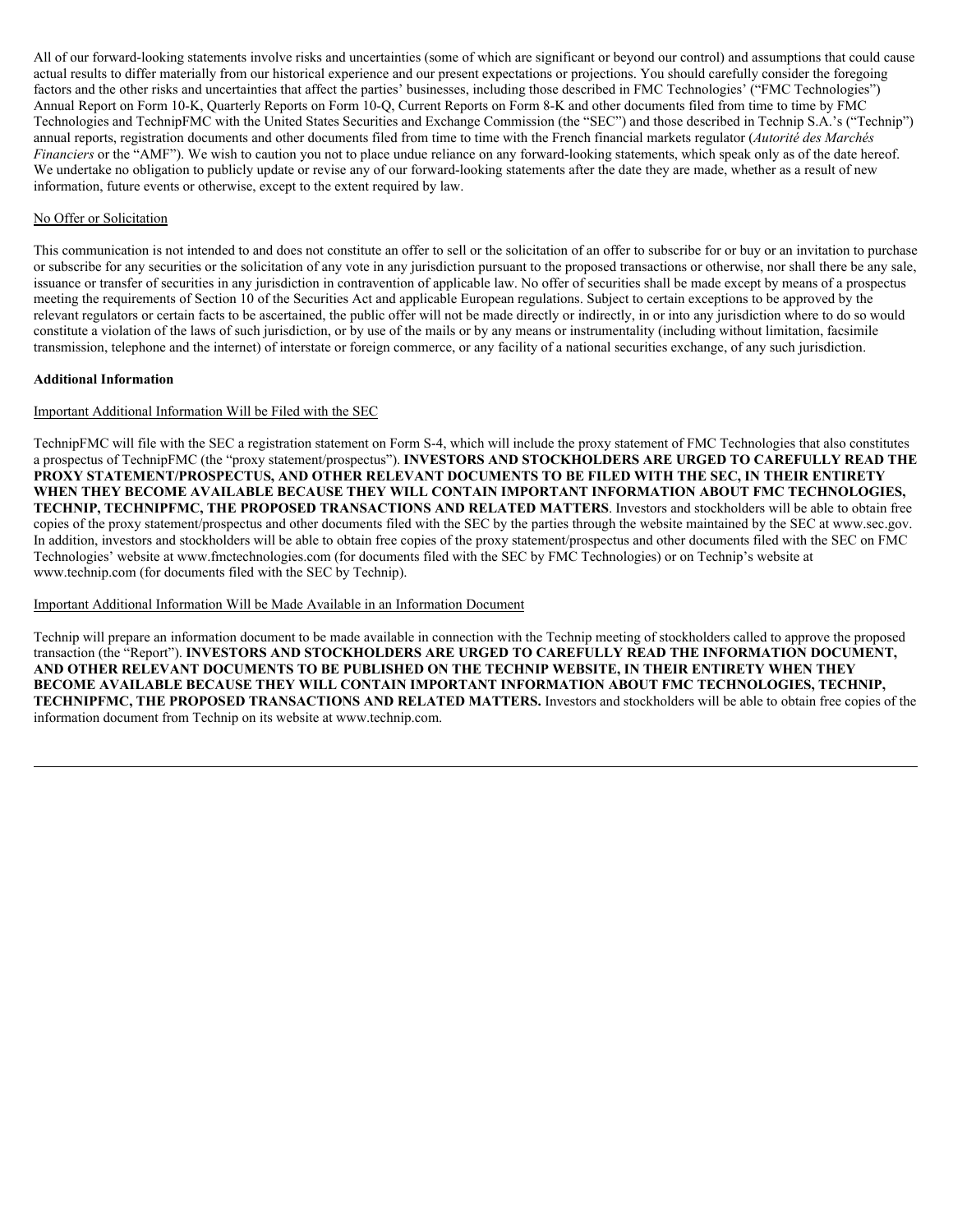#### Important Additional Information Will be Made Available in an Prospectus Prepared in accordance with the EU Prospectus Directive

TechnipFMC will make publicly available a prospectus, prepared in accordance with the EU Prospectus Directive 2003/71/EC, with respect to the issuance of new shares as a result of the proposed transaction and their admission to trading on the regulated market of Euronext Paris (including any supplement thereto, the "Admission Prospectus"). **INVESTORS AND STOCKHOLDERS ARE URGED TO CAREFULLY READ THE ADMISSION PROSPECTUS, AND OTHER RELEVANT DOCUMENTS, IN THEIR ENTIRETY WHEN THEY BECOME AVAILABLE BECAUSE THEY WILL CONTAIN IMPORTANT INFORMATION ABOUT FMC TECHNOLOGIES, TECHNIP, TECHNIPFMC, THE PROPOSED TRANSACTIONS AND RELATED MATTERS**. Investors and stockholders will be able to obtain free copies of the Admission Prospectus from TechnipFMC when available.

#### Participants in the Solicitation

FMC Technologies, Technip, TechnipFMC and their respective directors and executive officers may be deemed to be participants in the solicitation of proxies from the stockholders of FMC Technologies and Technip, respectively in respect of the proposed transactions contemplated by the proxy statement/prospectus and the report. Information regarding the persons who are, under the rules of the SEC, participants in the solicitation of the stockholders of FMC Technologies and Technip, respectively, in connection with the proposed transactions, including a description of their direct or indirect interests, by security holdings or otherwise, will be set forth in the proxy statement/prospectus when it is filed with the SEC. Information regarding FMC Technologies' directors and executive officers is contained in FMC Technologies' Annual Report on Form 10-K for the year ended December 31, 2015 and its Proxy Statement on Schedule 14A, dated March 25, 2016, which are filed with the SEC and can be obtained free of charge from the sources indicated above. Information regarding Technip's directors and executive officers is contained in Technip's Annual Report for the year ended December 31, 2015 filed with the AMF and can be obtained free of charge from the sources indicated above.

\*\*\*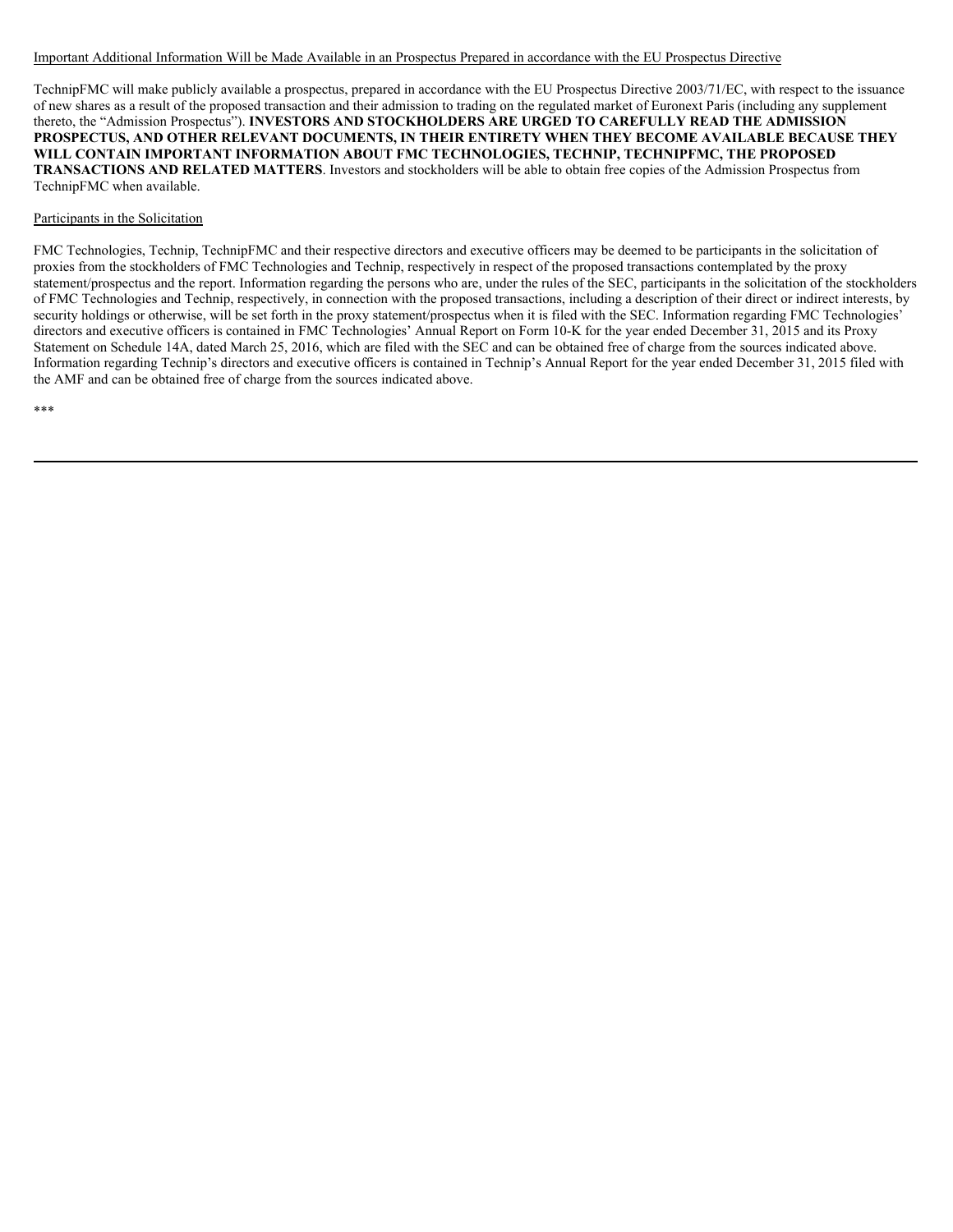

An FMC Technologies and Technip Company

# **Technip and FMC Technologies to Combine**

Dear Forsys Subsea Employees,

We are excited to announce that Technip and FMC Technologies will combine to create a global leader that will drive change by redefining the production and transformation of oil and gas. The two companies have entered into a Memorandum of Understanding and expect to execute a definitive merger agreement under which the companies will combine in an all-stock merger. The combined company will be called TechnipFMC.

As members of the Forsys Subsea team, you have already experienced first-hand the benefits of the two companies' alliance and you know that we share common cultures and values. In fact, the benefits of our partnership and demand from customers has been so compelling that we believe a combination of Technip's and FMC Technologies' entire operations will allow us to capitalize on and accelerate the success achieved by Forsys Subsea. Together, we will have a broader portfolio of solutions to increase innovation, improve execution, reduce costs and enhance customer success. We will be a leader in Subsea, Surface and Onshore/Offshore, with a comprehensive and flexible offering across each market platform from concept to project deliver and beyond.

We expect that, with enhanced scale and global presence, there will be expanded opportunities for personal development and career growth for employees of the combined company. Of course, there may be some overlap in certain job functions. However, our objective will be to create the strongest possible base of employee talent. This combination is about growth, and we are confident that we will be stronger together.

Keep in mind that, until the transaction closes, Technip and FMC Technologies will continue to operate separately. As Forsys Subsea employees, you can continue to interact with your joint venture colleagues as normal, however, you should not discuss anything that is outside the normal course of business. Any conversations outside the normal course of business must be cleared by our legal department.

Following the close of the transaction, Thierry Pilenko, currently Technip Chairman and CEO, will serve as Executive Chairman of the combined company's Board of Directors. Doug Pferdehirt, currently FMC Technologies' President and COO, who FMC Technologies announced on May 9,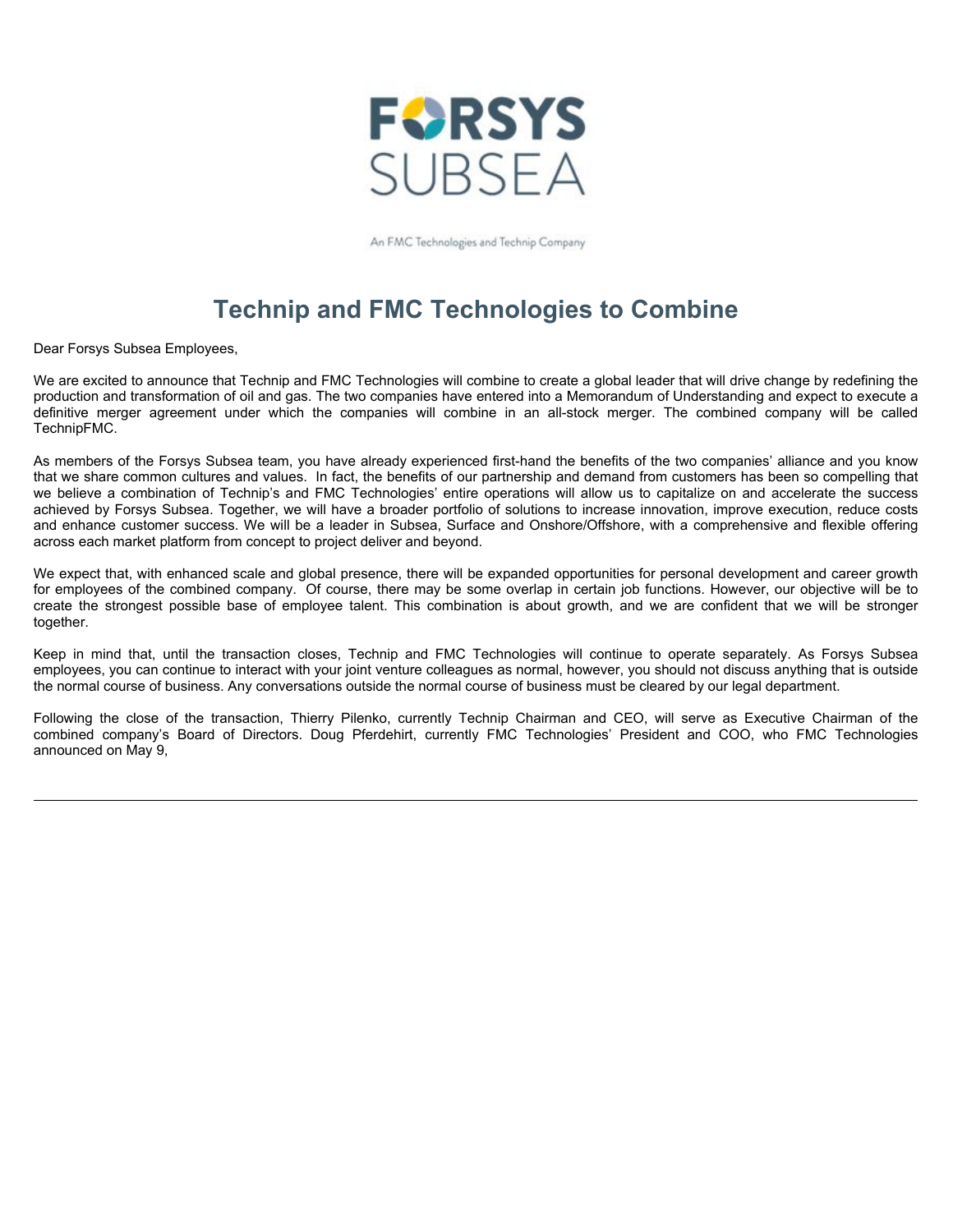2016 will be appointed as CEO of FMC Technologies effective September 1, 2016, will serve as CEO of the combined company.

The Board of Directors of the new company will consist of seven Board members designated by Technip and seven Board members designated by FMC Technologies.

TechnipFMC will have its operational headquarters in Paris, France, (where the Executive Chairman will have his principal office), in Houston, Texas, USA (where the CEO will have his principal office), and in London, United Kingdom (where the Forsys Subsea JV is headquartered and the new corporation will be domiciled).

We believe that the combined company will benefit from the expertise of both groups' employees and leaders. Together, we will establish a team to develop a detailed and thoughtful integration plan to make the post-closing transition as seamless, efficient and productive as possible. Because Technip and FMC Technologies already know each other well, we are confident that it will be a smooth integration upon closing of the transaction.

We expect to complete the combination in early 2017, subject to the approval of both Technip and FMC Technologies shareholders, regulatory approvals and consents, as well as other customary closing conditions.

We have included a list of FAQs to help answer some of the questions you may have about today's announcement. Of course, we will make every effort to keep you informed throughout this process, keeping in mind that there are certain legal and regulatory requirements that we must follow. I know that I can count on you to maintain the same high level of professionalism as always. We will continue to provide you with updates as they become available.

It is likely that this announcement will generate interest from media and other outside parties, and it is important that the Company speaks with one voice. If you receive any inquiries, please refer them to please refer them to Lisa Albiston at lisa.albiston@fmcti.com or to Christophe Bélorgeot at cbelorgeot@technip.com

We are enthusiastic about this new chapter in our partnership, and hope you share our excitement. Thank you for your continued hard work and dedication to Forsys Subsea.

Sincerely,

John Gremp, Chairman and CEO FMC Technologies; Doug Pferdehirt, President and COO FMC Technologies; and Thierry Pilenko, Technip *Chairman and CEO* 

2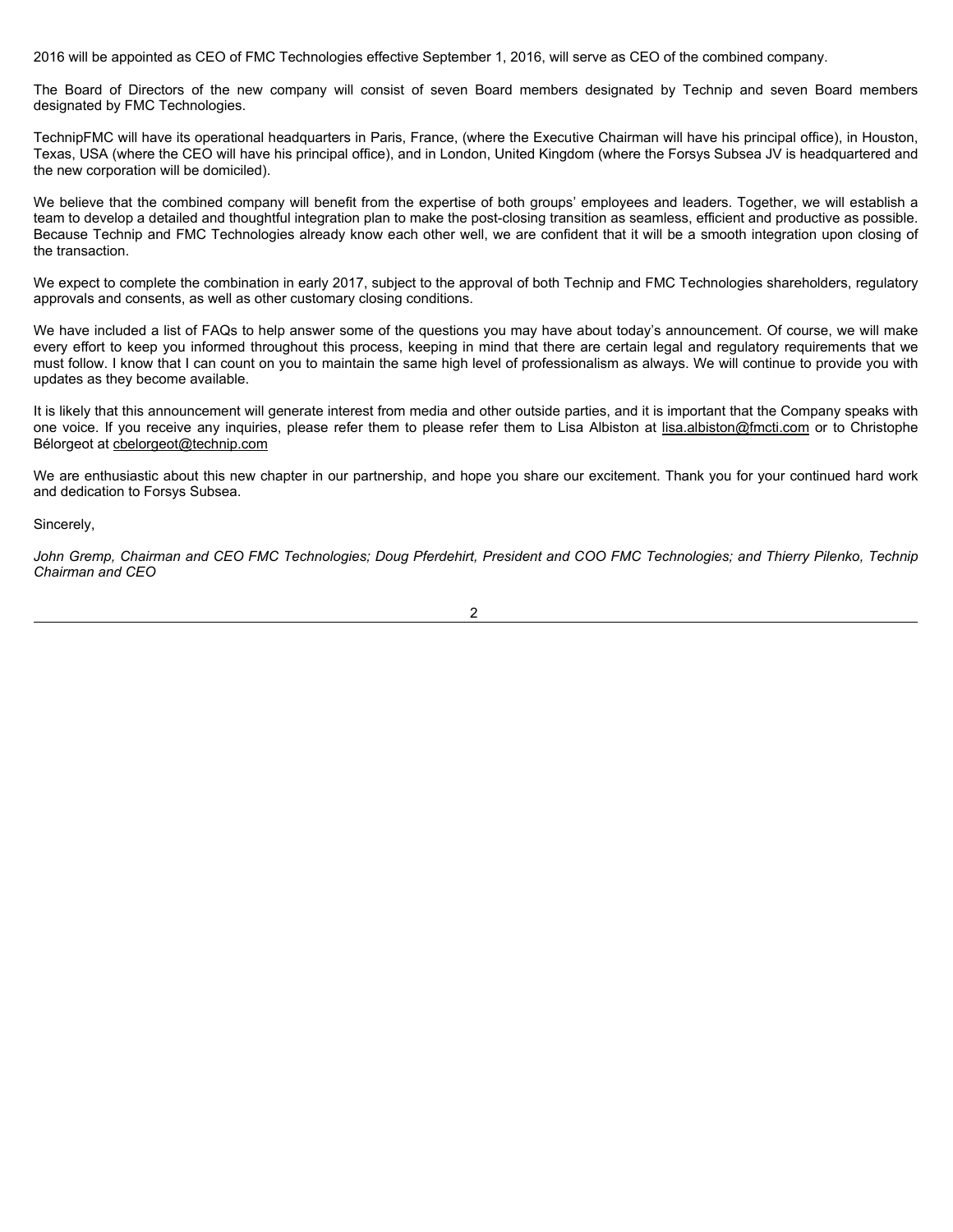



Paris, May 19, 2016

# **Frequently Asked Questions – for Forsys Subsea internal use only**

# **1. What is being announced? What is happening?**

- Technip and FMC Technologies have the intention to combine to create a global leader driving change by redefining the production and transformation of oil and gas. To do so, the two companies have entered into a Memorandum of Understanding and expect to execute a definitive business combination agreement under which the companies will combine in an all-stock merger.
- The combination of Technip and FMC Technologies will create a leader in Subsea, Surface and Onshore/Offshore, TechnipFMC, driven by innovation and technology.
- The new company will have a combined revenue of \$20 billion and a combined backlog of \$20 billion. It will have more than 49,000 employees in over 45 countries.

#### **2. What is a Memorandum of Understanding?**

A Memorandum of Understanding, or MOU, is a formal agreement between two or more parties outlining the terms and details of a mutual understanding. Though MOUs are not legally binding, they are considered serious documents by the law and signal that an official legal contract is imminent. Technip and FMC Technologies expect to complete the combination in the first quarter of 2017.

## **3. Why are Technip and FMC Technologies combining?**

- Together, Technip and FMC Technologies will create significant additional value for the employees and the shareholders of both companies by expanding on the success already achieved through their alliance and joint venture Forsys Subsea.
- Together, they will offer a new generation of comprehensive and flexible solutions across each market from concept to project delivery and beyond.
- TechnipFMC's broader portfolio of solutions will increase innovation, improve execution, significantly reduce the cost of producing and transforming hydrocarbons and therefore enhance customer success.
- In addition, TechnipFMC will bring together two complementary market leaders and their talented employees, building on the proven success of their existing alliance providing a strong basis for rapid integration.
- The combined company will be larger, stronger and more diverse. It should thus be able to offer expanded opportunities to employees.

#### **4. When will the business combination be completed? What approvals are required?**

The companies expect to complete the transaction in the first quarter of 2017, subject to the approval of both Technip and FMC Technologies shareholders, regulatory approvals and consents, including expiration or termination of the applicable waiting periods under the anti-trust rules, as well as other customary closing conditions.

# **5. Who will lead the combined company?**

While there are still many decisions that have yet to be made, there are a number of important post-closing details which can already be shared: Technip Chairman and CEO, Thierry Pilenko, will serve as Executive Chairman of the combined company's Board of Directors. Doug Pferdehirt, currently FMC Technologies' President and COO, who FMC Technologies announced on May 9, 2016 will be appointed as CEO of FMC Technologies effective September 1, 2016, will serve as CEO of the combined company.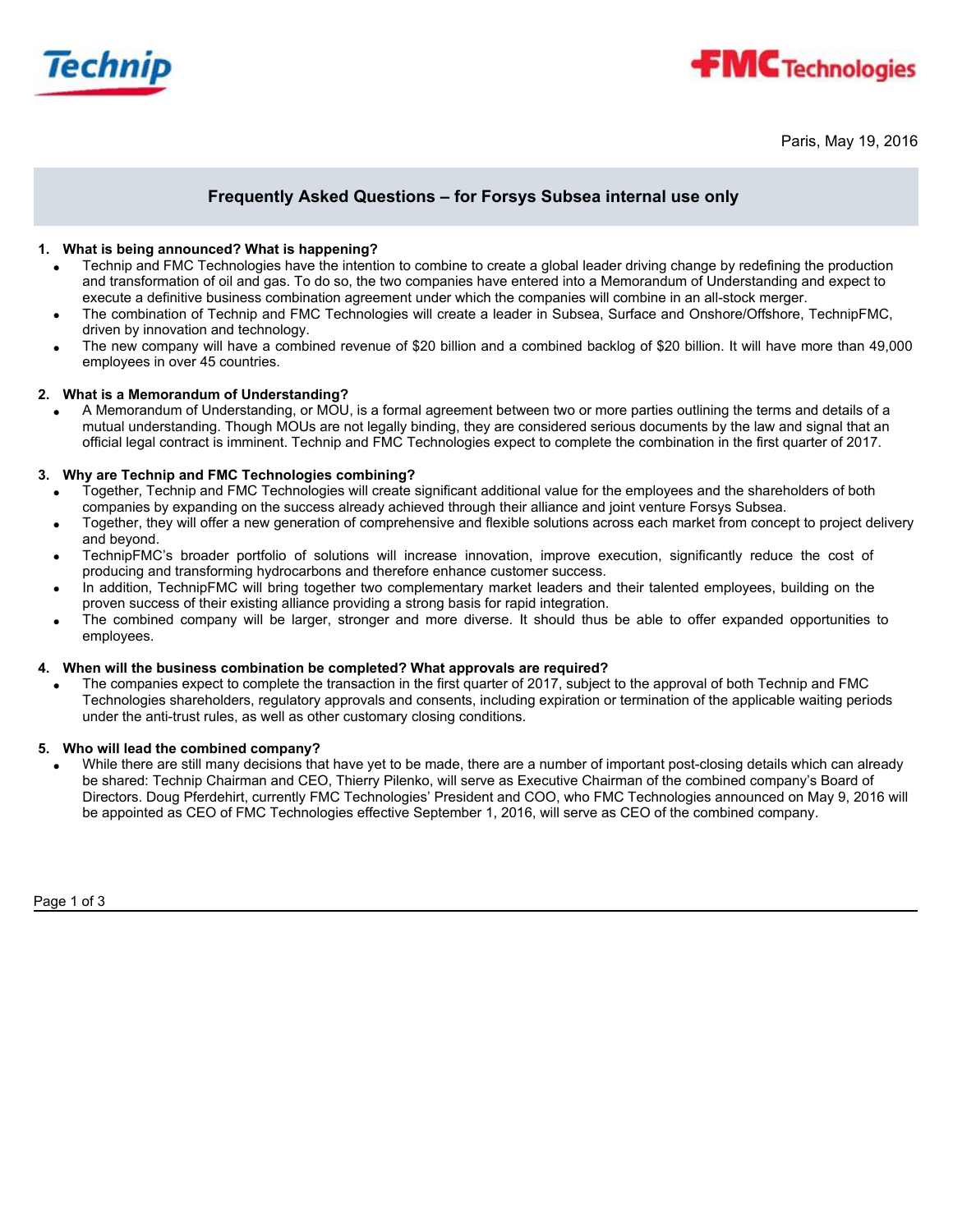

# **6. Where will the new company be headquartered?**

TechnipFMC will have its operational headquarters in Paris, France, (where the Executive Chairman will have his principal office), in Houston, Texas, USA (where the CEO will have his principal office), and in London, United Kingdom (where the Forsys Subsea JV is headquartered and the new corporation will be domiciled.

## **7. Where will the combined company's stock trade?**

x The combined company will trade on the New York Stock Exchange and will also trade on the Euronext Paris Stock Exchange.

## **8. What does this announcement mean for Forsys Subsea employees right now?**

- Until the transaction is complete, which we expect to occur in the first quarter of 2017, Technip and FMC Technologies remain separate companies and will continue to be joint venture partners through Forsys Subsea.
- At this time, the most important thing you can do is continue to focus on your responsibilities while conducting safe operations. Customers are counting on you to deliver and to consistently meet their needs in the safest and most efficient manner.
- You should not share information with your counterparts within Technip and FMC Technologies or otherwise coordinate
- until the transaction is completed.
- We appreciate your continued focus and commitment.

## **9. Will this announcement have an immediate effect on day-to-day operations?**

- No. In the near term, your top priority will be continuing to operate as usual. You should not share information with your counterparts within Technip and FMC Technologies or otherwise coordinate until the transaction is completed.
- The most important thing everyone can do is stay engaged, flexible and focused on your day-to-day responsibilities, maintain a safe work environment and continue to provide exceptional customer service.

# **10. Are changes to compensation and benefits to be expected?**

- Until the transaction is complete, which we expect to occur in the first quarter of 2017, Technip and FMC Technologies remain separate companies and continue to be joint venture partners through Forsys Subsea.
- Your salary and benefits remain unchanged.
- The combined company will be committed to providing comprehensive and competitive compensation and benefits for all employees.

# **11. Will there be new opportunities in terms of jobs or relocation in the combined company?**

- Although there may be some overlap in certain functions, we are confident that, with a greater scale and a broadened offering, the combined company will create more opportunities for personal development and career progress. We will be better armed to achieve global growth and foster positive returns on our talent base.
- Opportunities should be communicated to employees as they are identified through the integration process after completing the transaction.

# **12. Will there be layoffs as a result of this transaction? What about consolidation of offices?**

- This combination is about creating value and positioning business for growth. This is expected to translate into increased opportunities for many employees as a benefit of being part of a larger, more diverse company.
- As we plan for the integration after closing, we expect to identify some areas of overlap in certain job functions as a result of the complementary nature of the two companies.
- We are dedicated to being transparent as important decisions are made and committed to treating all employees at both companies fairly and with respect as we move through this process.
- x Overall, we expect that, with a greater scale and a broadened offering, the combined company will create more opportunities for personal development and career progress for employees.
- Over the coming days and weeks, we will expand the integration planning team to include representatives of both companies to help develop a detailed and thoughtful integration plan to make the post-closing transition as seamless, efficient and productive as possible.